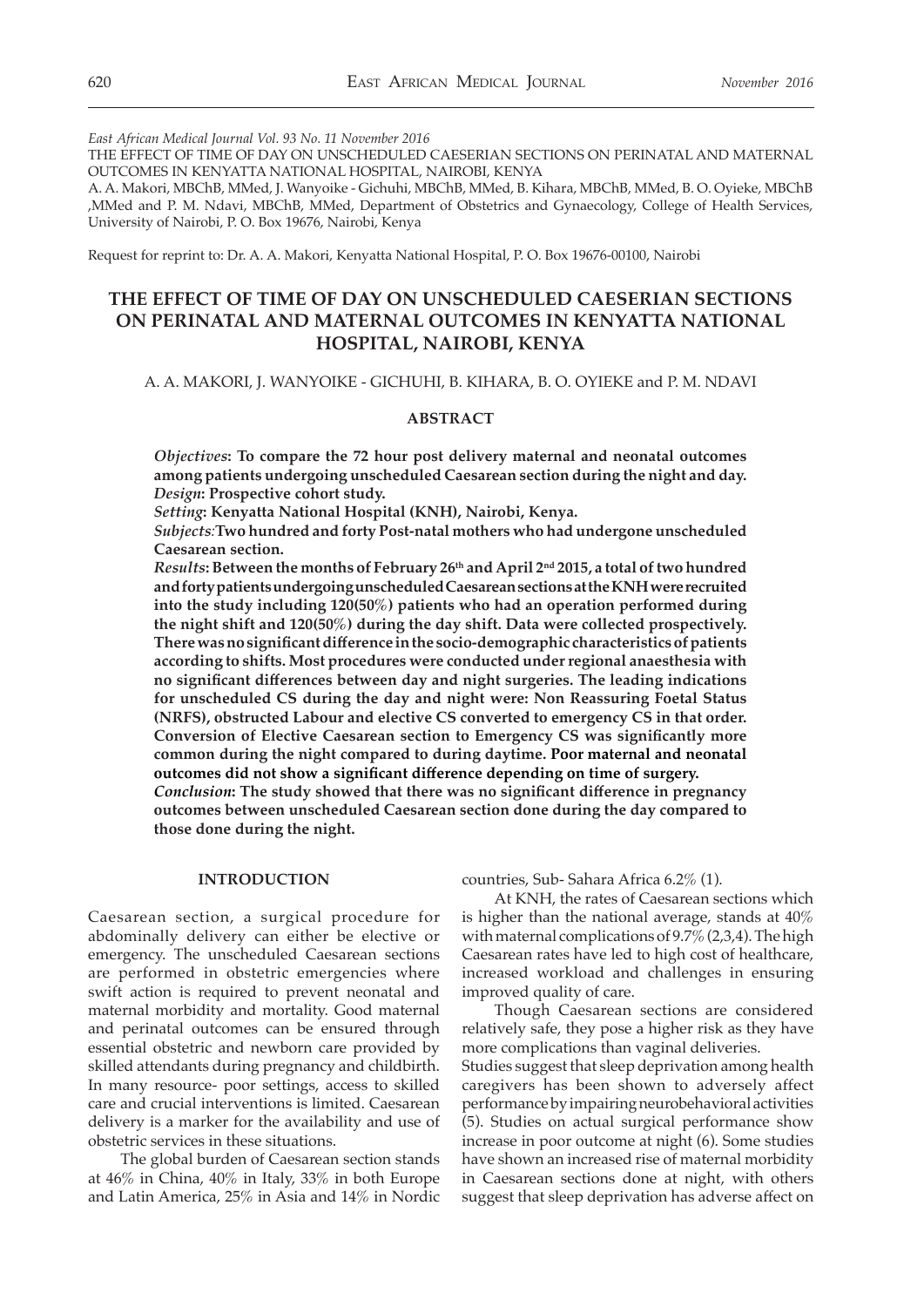performance by impairing neurobehavioral activities (1,5). However, very few studies have measured its effect on medical errors.

This study therefore aimed to determine if the time of day that the Caesarean section was performed affected pregnancy outcomes and the requisite interventions thereof at Kenyatta National Hospital.

### **MATERIALS AND METHODS**

The study was conducted at KNH in which the exposed group was those patients who had undergone unscheduled Caesarean section during the night while the control group was those patients who had undergone unscheduled Caesarean section during the day.The inclusion criterion was all Post-natal mothers who had consented and had undergone emergency Caesarean section and were within 72 hours post operation at Kenyatta National hospital.

The incidence of poor maternal and neonatal outcomes within the first 72 hours post Caesarean section was compared between the two groups. The sample size was 240 and was calculated using EPI info version. Post-natal mothers, who had undergone unscheduled Caesarean section at KNH, were recruited into the study through their own consent. They were voluntarily recruited to the study after signing an informed written consent form.

Mothers were directly interviewed by the principal investigator on a daily basis at 24 hour intervals in the morning during or after the daily ward rounds, history taken, examined physically and a questionnaire filled during the interview. Further information was retrieved from theatre notes, nurse's cardex, Laboratory and radiology test results.

The outcomes of the procedures were documented in a questionnaire. Data were coded entered into an excel data base, validation and cleaning was performed and analysis was done using Statistical Package for social sciences (SPSS) version 17.0. T-tests, chi-square and logistic regression were used to determine the variable for association in maternal and neonatal outcome.

#### **RESULTS**

A total of 240 patients undergoing unscheduled Caesarean sections were recruited into the study between the months of February and April 2015 including 120 (50%) patients who had an operation performed at night and 120 (50%) day time procedures. There were a total of 1435 deliveries during the study period of which 574 (41%) were Caesarean sections while 861 (59%) were vaginal deliveries. Of the 574 Caesarean section deliveries 537 (93%) were unscheduled while 37 (7%) were scheduled .Two hundred and sixty-four 264 (55%) of the unscheduled CS were carried out during the day while 243 (45%) were done at night.

**Table 1** *Intra-operative information of surgery in mothers undergoing unscheduled Caesarean section in KNH according to time of the day for procedure*

|                  | Time of day CS conducted |            |                  |           |  |
|------------------|--------------------------|------------|------------------|-----------|--|
|                  | Night                    | Day        | OR(95% CI)       | P-value   |  |
|                  | No. $(\%)$               | No. $(\%)$ |                  |           |  |
| Order of surgery |                          |            |                  |           |  |
| First            | 72(60.0)                 | 76(63.3)   | 1.00             |           |  |
| Second           | 34(28.3)                 | 39(32.5)   | $0.92(0.5-1.68)$ | 0.771     |  |
| Third            | 14(11.7)                 | 5(4.2)     | $2.96(1.0-10.9)$ | 0.04      |  |
| Anaesthesia      |                          |            |                  |           |  |
| General          | 0(0.0)                   | 3(2.5)     | 1.00             |           |  |
| Regional         | 120(100.0)               | 117(97.5)  | NA               | <b>NA</b> |  |

As shown in Table 1, significant differences were observed in the Intra-operative procedures in surgeries conducted during the day compared to surgeries done at night. Out of all the night surgeries 72 (60.0%) were first order surgeries while 76 (63.3%) daytime surgeries were also first order surgeries. Third

order surgeries were more likely to be performed during daytime (OR =  $2.96, 95\%$ CI 1.0-10.9; p = 0.04) compared to first order surgeries. Most procedures were conducted under regional anaesthesia with no significant differences between day (97.5%) and night (100%) surgeries.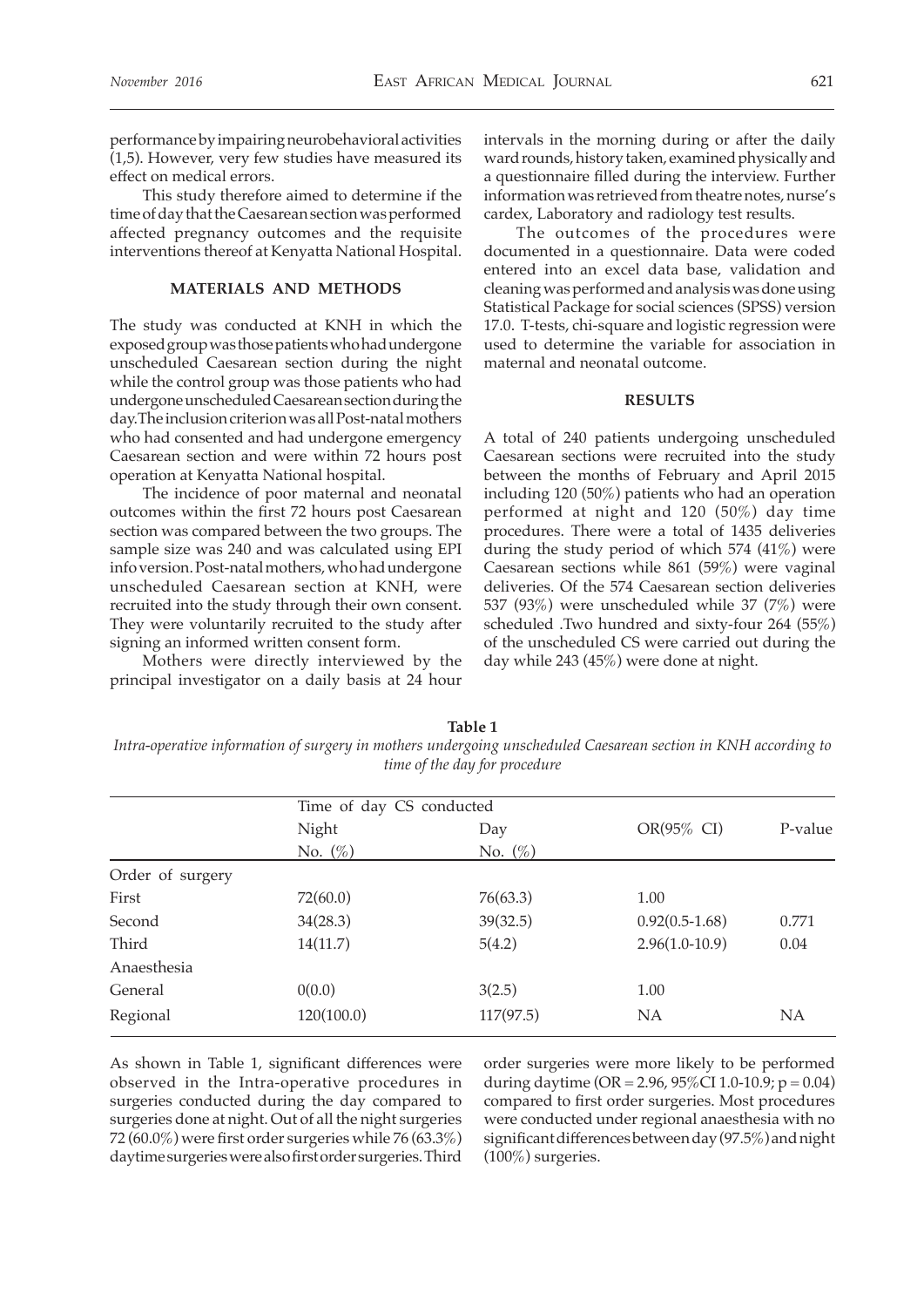|                     |                                       | Time of day CS conducted |                     |         |  |  |
|---------------------|---------------------------------------|--------------------------|---------------------|---------|--|--|
|                     | Night                                 | Day                      | $OR(95\% \ CI)$     | P-value |  |  |
|                     | No. $(\%)$                            | No. $(\%)$               |                     |         |  |  |
| <b>NRFS</b>         |                                       |                          |                     |         |  |  |
| No                  | 77(64.2)                              | 71(59.7)                 | 1.00                |         |  |  |
| Yes                 | 43(35.8)                              | 49(40.3)                 | $0.81(0.46 - 1.41)$ | 0.426   |  |  |
| Placenta previa     |                                       |                          |                     |         |  |  |
| No                  | 115(95.8)                             | 116(96.9)                | 1.00                |         |  |  |
| Yes                 | 5(4.2)                                | 6(3.1)                   | $0.85(0.1 - 3.41)$  | 0.779   |  |  |
| Placenta abruption  |                                       |                          |                     |         |  |  |
| No                  | 120(100.0)                            | 117(97.5)                | 1.00                |         |  |  |
| Yes                 | 0(0.0)                                | 3(2.5)                   | NA                  | NA      |  |  |
| High blood pressure |                                       |                          |                     |         |  |  |
| No                  | 111(92.5)                             | 109(90.8)                | 1.00                |         |  |  |
| Yes                 | 9(7.5)                                | 11(9.1)                  | $0.80(0.28 - 2.23)$ | 0.640   |  |  |
| Obstructed Labour   |                                       |                          |                     |         |  |  |
| $\rm No$            | 86(71.7)                              | 78(65.0)                 | 1.00                |         |  |  |
| Yes                 | 34(28.3)                              | 42(35.0)                 | $0.73(0.41 - 1.31)$ | 0.267   |  |  |
|                     | Elective CS converted to emergency CS |                          |                     |         |  |  |
| $\rm No$            | 94(75.0)                              | 110(91.7)                | 1.00                |         |  |  |
| Yes                 | 26(25.0)                              | 10(8.3)                  | $3.04(1.33 - 7.42)$ | 0.004   |  |  |

**Table 2**

*Indications unscheduled Caesarean section in KNH according to time of the day for procedure*

The indications for unscheduled Caesarean sections are shown in table 2, according to the time of the day for the procedure. The leading indications for unscheduled CS during the day and night were: NRFS (40.3 and 35.8%), obstructed Labour (35.0 and 28.3 %) and elective CS converted to emergency CS (8.3 and 25.0%). Conversion of Elective Caesarean section to Emergency Caesarean section as an indication for unscheduled Caesarean section was significantly more common during the night compared to during daytime (Table 3). Conversion of elective to emergency CS was more common at night OR = 3.04(95% CI, 1.33-7.42).

#### **Table 3**

*Labour onset and patient condition prior to unscheduled Caesarean section in KNH according to time of the day for procedure*

|                              | Time of day CS conducted |            |                     |         |  |
|------------------------------|--------------------------|------------|---------------------|---------|--|
|                              | Night                    | Day        | OR(95% CI)          | P-value |  |
|                              | No. $(\%)$               | No. $(\%)$ |                     |         |  |
| Labour onset                 |                          |            |                     |         |  |
| Laboured at home $\lt 1$ hr. | 11(10.2)                 | 14(12.7)   | 1.00                |         |  |
| Laboured at home 1-3 hrs.    | 29(26.9)                 | 35(31.8)   | $1.05(0.38-3.0)$    | 0.911   |  |
| Laboured at home $>3-6$ hrs. | 49(45.3)                 | 44(40.0)   | $1.41(0.53 - 3.84)$ | 0.441   |  |
| Laboured at home $>6$ hrs.   | 19(17.6)                 | 17(18.7)   | $1.42(0.45-4.5)$    | 0.500   |  |
| Prior moribund state         |                          |            |                     |         |  |
| Yes                          | 18(15)                   | 21(17.5)   | 1.00                |         |  |
| No                           | 102(85.0)                | 99(82.5)   | $1.20(0.57 - 2.59)$ | 0.600   |  |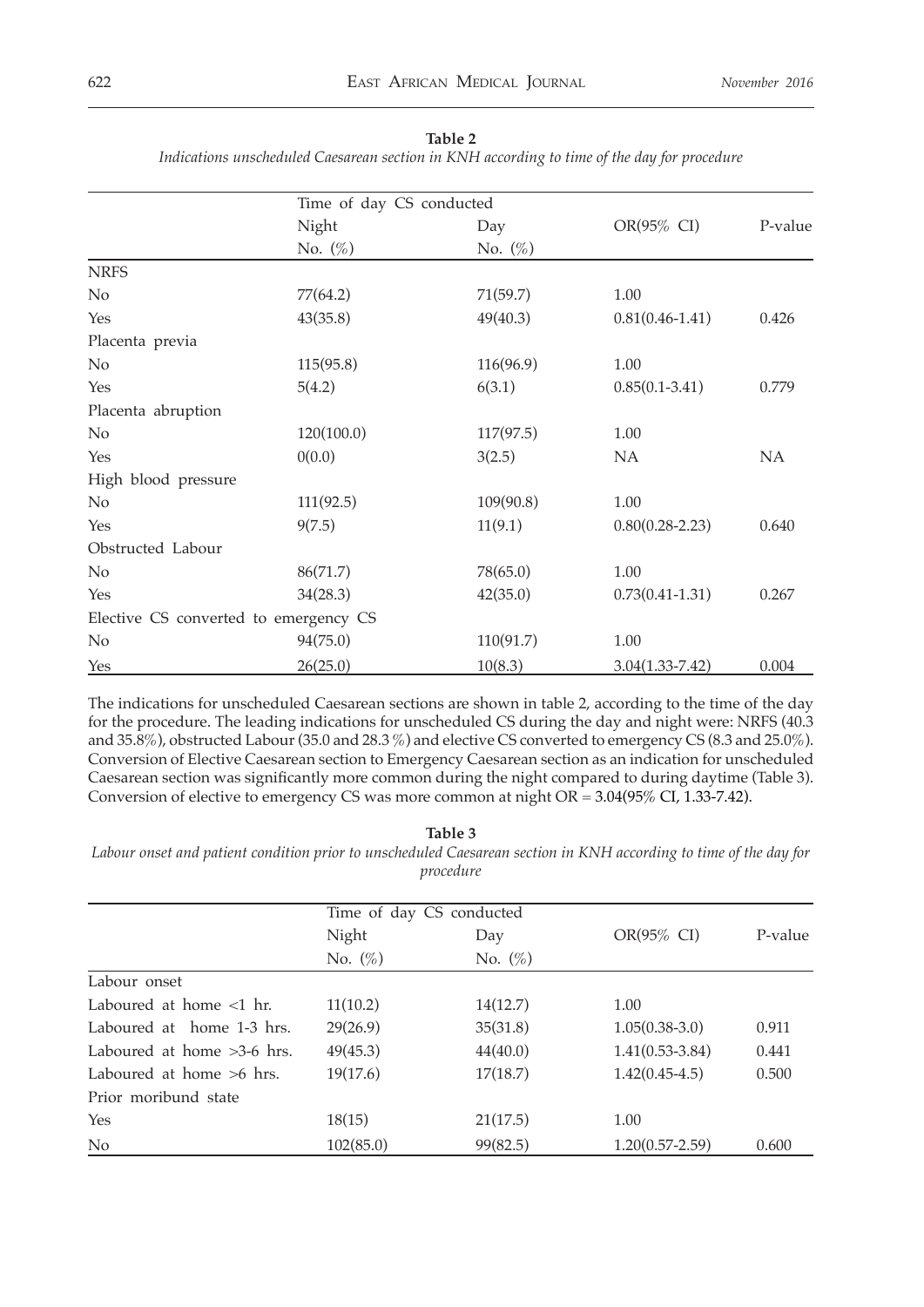Table 3: The patients undergoing surgery during the day did not differ significantly from those operated on at nights with regard to labour onset of pre-existing moribund status. The proportion of patients in a moribund state prior to the procedure during daytime and the night were 17.5% and 15.0%. Duration of labour onset prior to procedure did not vary significantly among patients operated for during the day and night.

| Table 4                                                                                                |  |  |  |
|--------------------------------------------------------------------------------------------------------|--|--|--|
| Poor maternal outcomes following unscheduled Caesarean section in KNH according to time of the day for |  |  |  |
| procedure                                                                                              |  |  |  |

|                 | Time of day CS conducted |            |                     |         |
|-----------------|--------------------------|------------|---------------------|---------|
|                 | Night                    | Day        | $OR(95\% \ CI)$     | P-value |
|                 | No. $(\%)$               | No. $(\%)$ |                     |         |
| Haemorrhage     |                          |            |                     |         |
| No              | 115(95.8)                | 116(96.7)  | 1.00                |         |
| Yes             | 5(4.2)                   | 4(3.3)     | $1.26(0.26 - 6.51)$ | 0.734   |
| Wound infection |                          |            |                     |         |
| No              | 120(100.0)               | 119(99.2)  | 1.00                |         |
| Yes             | 0(0.0)                   | 1(0.8)     | NA                  | NA      |
| Hysterectomy    |                          |            |                     |         |
| No              | 119(99)                  | 119(99)    | 1.00                |         |
| Yes             | 1(1.0)                   | 1(1.0)     | $1.0(0.01-79.1)$    | 1.000   |
| Pain            |                          |            |                     |         |
| $\rm No$        | 98(81.7)                 | 102(85.0)  | 1.00                |         |
| Yes             | 22(18.3)                 | 18(15.0)   | $1.27(0.61 - 2.68)$ | 0.488   |
| Organ injury    |                          |            |                     |         |
| No              | 118(98.3)                | 117(97.5)  | 1.00                |         |
| Yes             | 2(1.7)                   | 3(2.5)     | $0.66(0.05 - 5.89)$ | 0.651   |

Table 4 represents the maternal outcomes of the patients undergoing unscheduled Caesarean sections. Maternal outcomes did not show a significant difference depending on time of surgery. Pain was the most common outcome in both groups of patients in the post-operative period (15.0% and 18.3%) for daytime and night surgeries, respectively). The remaining outcomes namely; haemorrhage; hysterectomy, wound infection, surgical trauma and dialysis were rare in both groups affecting less than 5% of patients. No maternal deaths occurred in the study.

**Table 5** *Outcomes of neonates delivered by mothers undergoing unscheduled Caesarean section in KNH according to time of the day for procedure*

|                          | Time of day CS conducted |            |                    |           |
|--------------------------|--------------------------|------------|--------------------|-----------|
|                          | Night                    | Day        | OR(95% CI)         | P-value   |
|                          | No. $(\%)$               | No. $(\%)$ |                    |           |
| Neonatal death           |                          |            |                    |           |
| No                       | 112(93.3)                | 116(96.7)  | 1.00               |           |
| Yes                      | 8(6.7)                   | 4(3.3)     | $2.1(0.54 - 9.64)$ | 0.236     |
| Respiratory difficulties |                          |            |                    |           |
| No                       | 95(79.2)                 | 97(80.8)   | 1.00               |           |
| Yes                      | 25(20.8)                 | 23(19.2)   | $1.11(0.56 - 2.2)$ | 0.747     |
| Trauma                   |                          |            |                    |           |
| No                       | 117(97.5)                | 117(97.7)  | 1.00               |           |
| Yes                      | 3(2.5)                   | 3(2.3)     | $1.0(0.13 - 7.62)$ | 1.000     |
| Neonatal sepsis          |                          |            |                    |           |
| No                       | 119(100.0)               | 118(99.2)  | 1.00               |           |
| Yes                      | 0(0.0)                   | 2(0.8)     | NA                 | <b>NA</b> |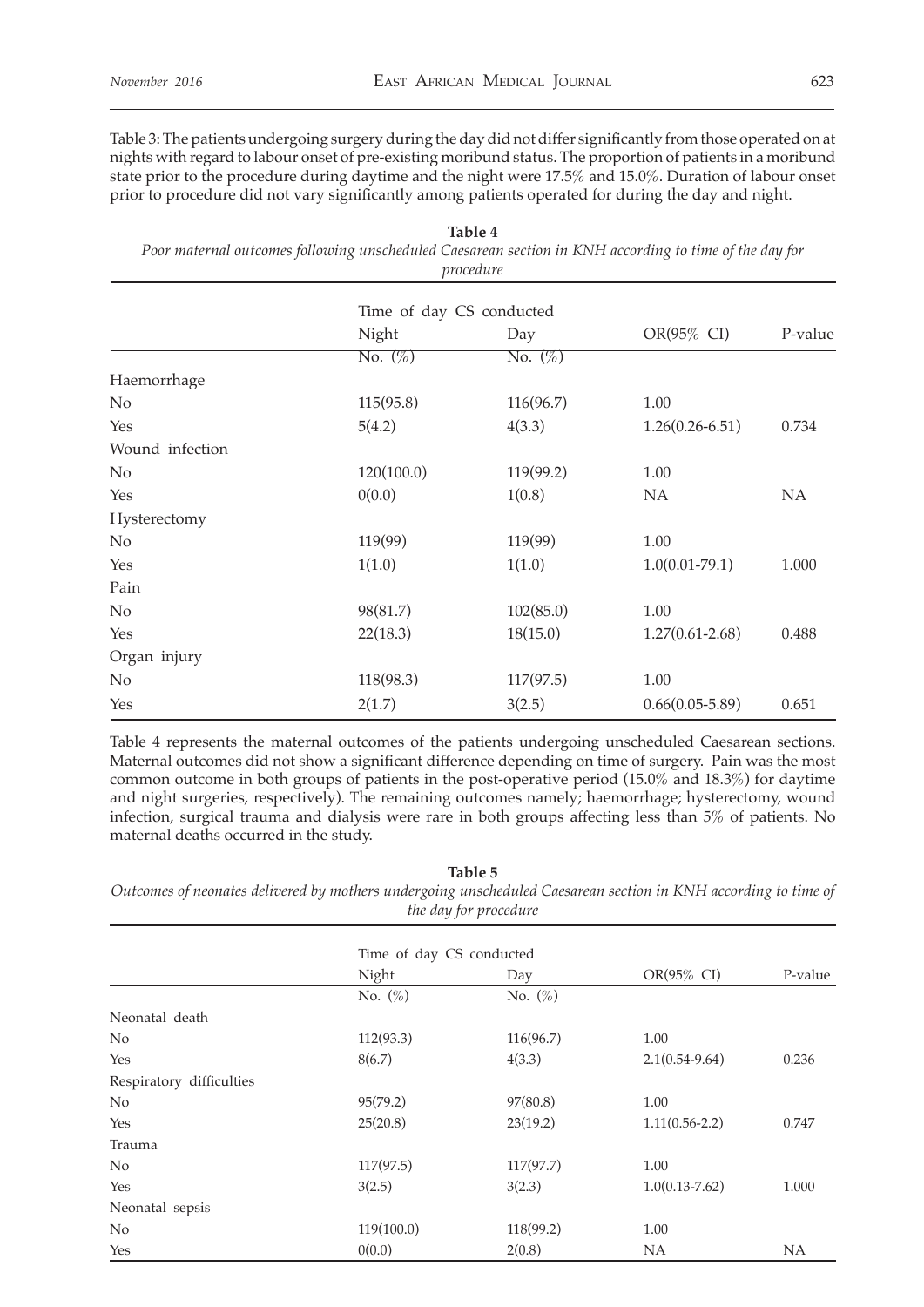Table 5 presents the neonatal outcomes in unscheduled Caesarean sections conducted in KNH at night and during the day. The rate of complications was not significantly different depending on the time of surgery. The most prevalent neonatal outcome in both night and day surgeries was respiratory difficulties (20.8 and 19.2%). There were eight  $(6.7\%)$  neonatal deaths during night surgeries and four (3.3%) deaths during the day, OR2.1 (95% CI, 0.54-9.64). Trauma and neonatal sepsis were rare affecting less than 3% of neonates delivered during both day and night surgeries.

### **DISCUSSION**

There were a total of 1435 deliveries during the study period of which 574 (41%) were Caesarean sections while 861 (59%) were vaginal deliveries. Of the 574 Caesarean section deliveries 537 (93%) were unscheduled while 37 (7%) were scheduled .Two hundred and sixty-four 264 (55%) of the unscheduled CS were carried out during the day while 243 (45%) were done at night. This trend was also similar in other studies done in sub- Sahara Africa (9, 10, 12).The study also showed no significant differences in Intraoperative procedures in surgeries conducted during the day compared to surgeries performed at night.

This study found that there were no significant differences in age, parity, or employment status of mothers who underwent surgery during the day and those during the night, though it has been shown that pregnancy outcomes depend on various factors which interplay together and especially to achieve desired pregnancy outcomes both maternal and neonatal.

Out of all the night surgeries 60.0% were first order surgeries while 63.3% daytime surgeries were also first order surgeries. Third order surgeries were more likely to be performed during daytime as compared to first order surgeries. This was significantly different in other studies done in Europe where first order surgeries were significantly low (7,8). Most procedures were conducted under regional anaesthesia with no significant differences between day (97.5%) and night (100%) surgeries.

The leading indications for unscheduled Caesarean section during the day and night were; Non-reassuring Foetal status (40.3 and 35.8%), obstructed Labour (35.0 and 28.3 %) and elective CS converted to emergency CS (8.3 and 25.0%) in that order. Conversion of elective Caesarean section to emergency Caesarean section as an indication for unscheduled Caesarean section was significantly more common during the night compared to during daytime. This was probably attributed to patients scheduled for elective surgeries missing theatre during the day and developing complaints at night, which necessitated immediate intervention. This was in line with a study done at the Kenyatta National

Hospital in 2006 which showed that the leading indication for unscheduled Caesarean section was Non-reassuring Foetal status(27.3%) followed by failed VBAC(16.1) and Dystocia(13.1%) in that order (2). Other studies done in southern Africa also demonstrated the same trend (11).

The study also found that patients undergoing surgery during the day did not differ significantly from those operated on at night with regard to Labour onset of pre-existing moribund status. The proportion of patients in a moribund state prior to the procedure during daytime and the night were 17.5% and 15.0% respectively. Duration of Labour onset prior to procedure did not vary significantly among patients operated for during the day and night.

Adverse maternal outcomes did not show a significant difference depending on time of surgery. Pain was the most common outcome in both groups of patients in the post-operative period (15.0% and 18.3%) for daytime and night surgeries, respectively. The remaining outcomes namely haemorrhage; hysterectomy, wound infection, surgical trauma and dialysis were rare in both groups affecting less than 5% of patients. This was discrepant with a study done at the Kenyatta National Hospital in 2011, which showed that post-partum haemorrhage was the leading maternal complication (13). This would probably be attributed to pain not being considered as a complication of unscheduled Caesarean section.

The study showed that the rate of neonatal complications was not significantly different depending on the time of surgery. The most prevalent neonatal outcome in both night and day surgeries was respiratory difficulties (20.8 and 19.2%). There were 6.7% neonatal deaths during night surgeries and 3.3% during the day, which was consistent with another study at the KNH, which placed the perinatal mortality rate at 6.3% (13). Trauma and neonatal sepsis were rare affecting less than 3% of neonates delivered during both day and night surgeries. Fewer studies have however been done to compare emergency Caesarean section and their effect on neonatal outcomes. Some have reported increased neonatal mortality rates (13), while some have shown no significant differences in neonatal outcomes (14).

The main finding of this study was that there was no significant difference in pregnancy outcomes between unscheduled Caesarean sections done during the day as compared to those done during the night. This was similar with large multicenter studies done in teaching hospitals in USA and Europe which showed no important differences in maternal and neonatal morbidity after unscheduled Caesarean section delivery according to work shift, although some have shown increased risk of maternal but not neonatal morbidity in Caesarean sections done at night (15).

In conclusion, the study found out that there